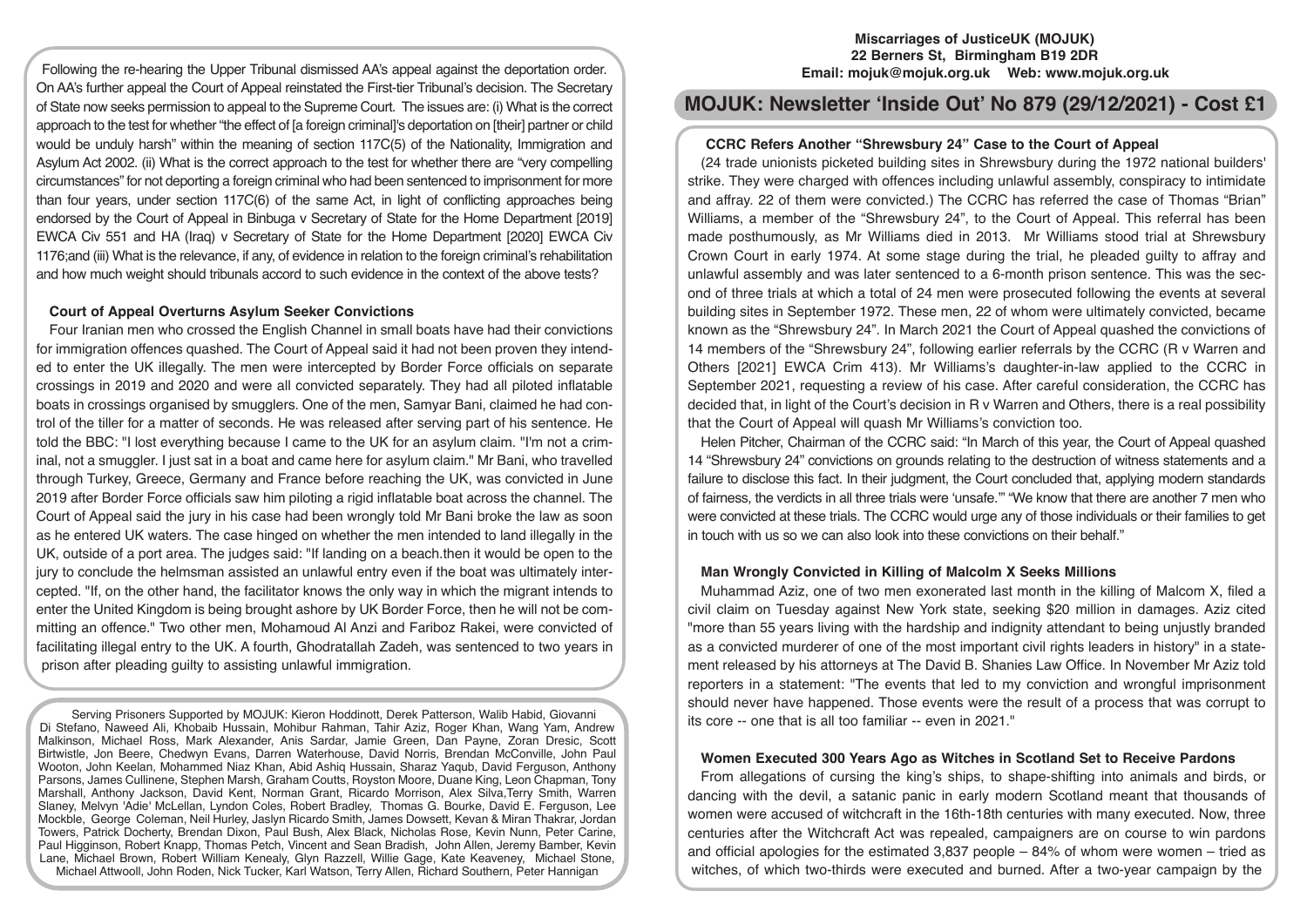Witches of Scotland group, a member's bill in the Scottish parliament has secured the support of Nicola Sturgeon's administration to clear the names of those accused, the Sunday Times reported. The move follows a precedent by the Massachusetts House of Representatives in the US that proclaimed victims of the Salem witch trials innocent in 2001.

Scotland's indefatigable pursuit of witches between 1563, when the Witchcraft Act was brought in, and 1736, when it was finally repealed, resulted in five "great Scottish witch-hunts" and a series of nationwide trials. The earliest witch-hunts were sanctioned by James VI of Scotland, later James I of England and Ireland, who believed witches plotted against his Danish bride by summoning up storms to sink his ships. Among those accused in 1590 was Geillis Duncan – whose character featured in the Outlander TV series – and who admitted under torture to meeting the devil to thwart the king's ships. Another, Agnes Sampson, had confessed that 200 women witnessed the devil preach at North Berwick on Halloween where the king's destruction was plotted. Other well-known cases include Lilias Adie, from Torryburn, Fife, who was accused of casting a spell to cause a neighbour's hangover; while Issobell Young, executed at Edinburgh Castle in 1629, was said by a stable boy to have shape-shifted into an owl and accused of having a coven.

With witchcraft a capital crime, the convicted were usually strangled to death then burned at the stake so as to leave no body to bury. Many confessed under torture, which included sleep deprivation, the crushing and pulling out of fingernails, and pricking of the skin with needles and bodkins to see if the accused bled. The Witches of Scotland website notes that signs associated with witchcraft – broomsticks, cauldrons, black cats and black pointed hats – were also associated with "alewives", the name for women who brewed weak beer to combat poor water quality. The broomstick sign was to let people know beer was on sale, the cauldron to brew it, the cat to keep mice down, and the hat to distinguish them at market. Women were ousted from brewing and replaced by men once it became a profitable industry.

Claire Mitchell QC, who leads the Witches of Scotland campaign, said it was seeking pardons, apologies and a national monument to the mainly female victims of the witch-hunts. "Per capita, during the period between the 16th and 18th century, we [Scotland] executed five times as many people as elsewhere in Europe, the vast majority of them women," she told the Sunday Times. "To put that into perspective, in Salem 300 people were accused and 19 people were executed. We absolutely excelled at finding women to burn in Scotland. Those executed weren't guilty, so they should be acquitted."

## **John Twiss: Presidential Pardon Issued for 1895 Cork Murder**

A man who was hanged for a murder in County Cork in 1895 has been issued a posthumous pardon by the president of Ireland. John Twiss, 35, who was from County Kerry, was convicted of the killing of caretaker James Donovan on a farm near Newmarket. Reports from the time suggest the execution at Cork Prison on 9 February, 1895, was controversial, and prompted a petition for a prerogative of mercy to be issued which attracted 40,000 signatures. President Michael D Higgins acknowledged that was "a very substantial number to collect at that time in rural Ireland". He explained that the governor of the prison, the prison chaplain and the jury in the coroner's inquest. all believed that Mr Twiss was innocent. 'A Great Wrong' The president's ruling took account of a report by University College Dublin Prof Niamh Howlin, who found there was circumstantial and "flimsy" evidence in the case which had followed a "questionable investigation. The problematic aspects of this case are like 'strands in a rope' which together lead to the conclusion that the nature and extent of the evidence against Twiss could not safely support a guilty verdict.

## **Direct Access to Barristers 'Could Improve Justice Outcomes' for Ethnic Minorities**

*Monidipa Fouzder, Law Gazette:* Government statistics for 2020 confirm significant racial disparities in the criminal justice system. People from ethnic minority groups were more likely to be remanded in custody at Crown court than white defendants. Since 2016 white defendants have had a consistently lower average custodial sentence length than other ethnic groups. A third of children in prison were black despite black prisoners accounting for only 13% of the entire prison population. In his landmark 2017 race review, David Lammy MP highlighted defendants' lack of trust in legal aid solicitors and recommended experimenting with different approaches to explain legal rights and options to defendants – such as earlier access to advice from barristers. The foundation said: 'The Lammy review called for greater experimentation in this area. It also called for defendants to receive earlier access to legal advice from barristers, rather than having to initially go through solicitors, in order to build trust with a single contact. It was suggested in our roundtable that this direct access route could be better publicised because awareness seems to be low at present.' The foundation suggests policymakers consider promoting 'direct access' to barristers. Other suggested steps include removing the requirement to plead guilty to be eligible for out of court disposals, which may require the Police, Crime, Sentencing and Courts Bill to be reworded. 'Given the over-representation of ethnic minorities in drug convictions, low-level drug offences should be prioritised for such measures,' the report says.

## **RA & HA (Iraq) (Respondent) v SSHD - Permission to Appeal be Granted**

HA and RA are non-British nationals from Iraq. Both of them are in settled relationships with British women and they both have a child or children who are British nationals. They both committed criminal offences for which they were sentenced, HA to 16 months' imprisonment and RA to 12 months' imprisonment. The Secretary of State decided to deport HA and RA but they each successfully appealed to the First-tier Tribunal. Following the Secretary of State's successful appeal to the Upper Tribunal, the Upper Tribunal remade the deportation decision in each of their cases. The Upper Tribunal decided that the effect of HA's or RA's deportation on their partner and children would not be "unduly harsh" under section 117C(5) of the Nationality, Immigration and Asylum Act 2002 and that there were no "very compelling circumstances" which would make deportation a disproportionate interference with HA's or RA's Article 8 ECHR rights (or the Article 8 rights of their partners or children) under section 117C(6). HA and RA appealed to the Court of Appeal and the Court of Appeal allowed their appeals. The Secretary of State now appeals to the Supreme Court. The issue is: In what circumstances is it "unduly harsh" to deport a foreign criminal in light of that person's family life in the United Kingdom, and when are there "very compelling circumstances" against deportation?

## **AA (Nigeria) (Respondent) v SSHD - Permission to Appeal be Granted**

AA was a 32-year-old citizen of Nigeria with no right to remain in the United Kingdom. In 2013 he was convicted of conspiracy to supply class A drugs and sentenced to 4½ years' imprisonment. Following his release the Secretary of State made a deportation order on the ground that he was a foreign criminal. AA sought to challenge that order by relying on his right to private life under article 8 of the European Convention on Human Rights and on the rights to family life of his partner and children. The First-tier Tribunal allowed his appeal on the grounds that his deportation would disproportionately interfere with the rights of his partner and two children under article 8. The Upper Tribunal set aside the First-tier Tribunal's decision and directed that the appeal be re-heard.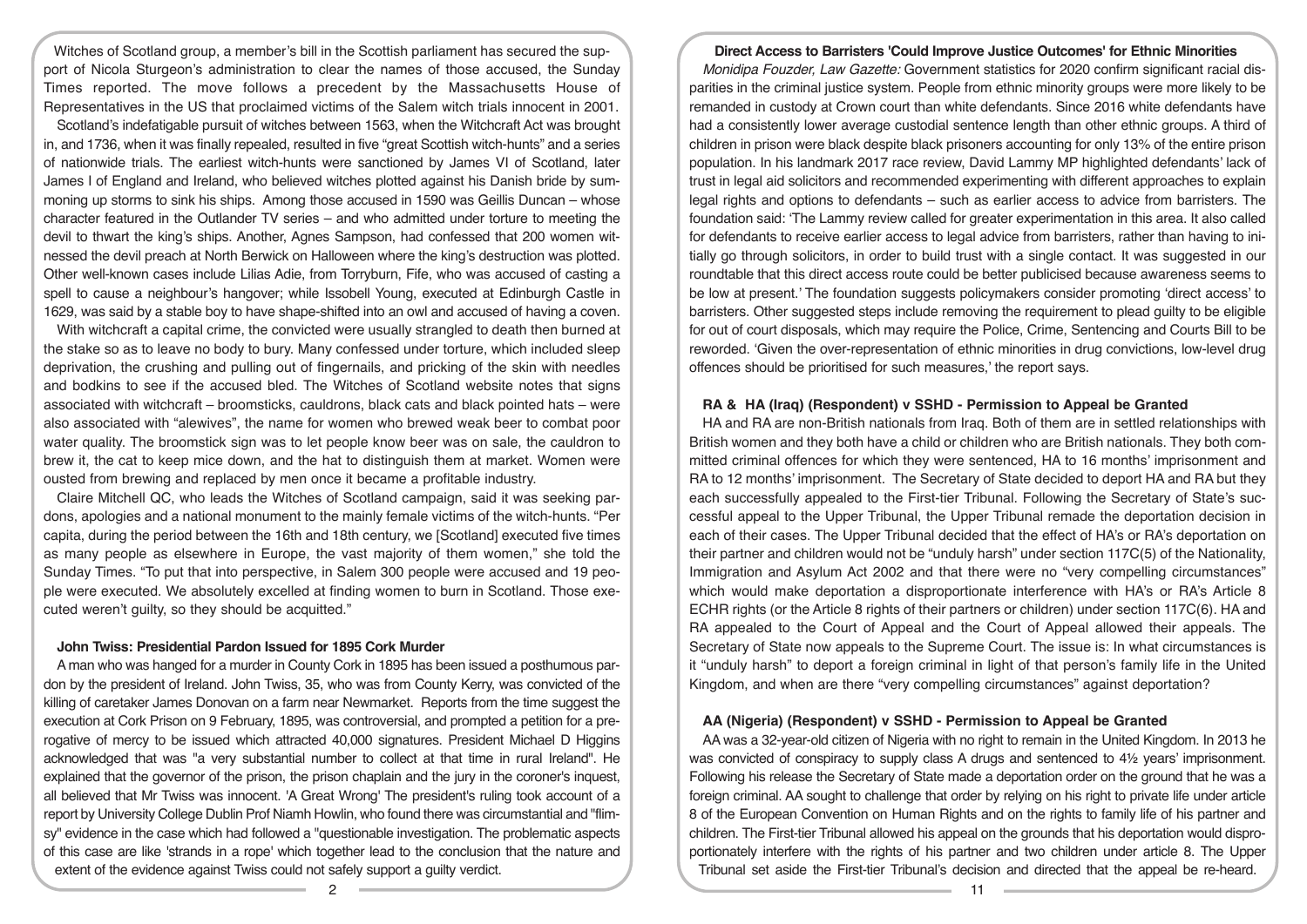How can we begin to successfully tackle these illegal 'businesses' that prey on our young and cause such misery to society? The seeds to this problem were sown in the 1990s when youth crime came to the public's attention. Think Ram Raiders, Rat Boy, and the devastating cases of Jamie Bulger and Damilola Taylor. These, amongst others, highlighted how ill equipped the authorities were at managing the social wrongs that had seemingly led to these problems. Not much appears to have changed today, despite the numerous promises of 'lessons to be learnt'. While widely accepted that the vast majority of those used to pedal drugs, or commit other crime, are vulnerable victims themselves, they have seemingly had very little protection provided by the authorities. Granted we have the Modern Slavery Act; however, this is so limited in scope that it does not even properly protect those victims it was introduced to help.

Under New Labour, money was thrown into effective initiatives, youth centres, social services, and charitable organisations. This allowed them to enter communities, support and protect the vulnerable, and work closely with police forces who had a visible presence on the 'beat'. Twelve years of austerity and a Conservative government have dismantled these protections – the likes of secure units have been closed, youth services cut, and police numbers reduced. It even took a Premier League footballer to provide them with a conscience to feed our hungry children during the pandemic.

The government launched crime week with the introduction of measures to tackle county lines and drug activity. They have promised the allocation of £780m as part of a 10-year drug strategy in England to fund drug rehabilitation systems. This also includes £300m for combating more than 2,000 county lines gangs. Should this money ever materialise, and the detail of this apparent generosity needs to be scrutinised, these measures are welcome, but are long overdue and don't go far enough. We need a coordinated and holistic approach to eradicate the cause and to stem the grooming of our young from the offset. Social services, schools, local communities, the police, and the criminal justice system need significant funding to work together. Without imaginative and constructive work there is little hope that the county lines disease will be cured, and our children will continue to be failed by the state.

#### **Georgia: Violence Against LGBT Demonstrators With State Connivance Violation of Article 3**

The case Women's Initiatives Supporting Group and Others v. Georgia (application no. 73204/13 and 74959/13) concerned an attack by a mob on LGBT demonstrators on 17 May 2013 – the International Day Against Homophobia – in central Tbilisi. In today's (Thursday 16th December 2021) Chamber judgment1 in the case the European Court of Human Rights held, unanimously, that there had been: a violation of Article 3 (prohibition of inhuman or degrading treatment) in conjunction with Article 14 (prohibition of discrimination) of the European Convention on Human Rights both on account of the authorities' failure to protect the peaceful demonstrators from homophobic and transphobic aggression and of the ensuing inadequate investigation. a violation of Article 11 (freedom of association) taken in conjunction with Article 14.

The Court found in particular that the authorities had failed to take measures to protect the LGBT demonstrators from the mob, despite being aware of the risks associated with the event. There was furthermore evidence, namely video footage by independent journalists, of official connivance in the acts of violence and underlying prejudice. Indeed, the Court could not exclude the possibility that the unprecedented scale of the violence had been influenced by the authorities' failure to carry out a timely and objective investigation into the attacks on the LGBT community during the previous year's event, which was also the subject of a case before the Court where violations of the Convention were found.

#### **Ukraine: Ban on Talking to Other Inmates Violation of Article 3**

In Chamber judgment in the case of Ivan Karpenko v. Ukraine (application no. 45397/13) the European Court of Human Rights held, unanimously, that there had been: a violation of Article 3 (prohibition of inhuman and degrading treatment) of the European Convention on Human Rights, and a violation of Article 13 (right to an effective remedy) in conjunction with Article 3. The case concerned the regime – a ban on talking to prisoners from other cells – in which Mr Karpenko had been held while serving his life sentence. The Court found in particular that the ban had been in breach of European Prison rules and had been compounded by several serious aggravating factors which had amounted to treatment in violation of the Convention.

Principal facts: The applicant, Ivan Ivanovych Karpenko, is a Ukrainian national who was born in 1973 and is imprisoned in Romny Prison no. 56 (Ukraine). He has been serving a life sentence since 2004. On 13 June 2009 Mr Karpenko greeted a fellow prisoner during a walk in the prison yard. A guard remarked to them that contact was prohibited and reported the incident to the prison management. Mr Karpenko was formally disciplined ("given a warning") as a result. Mr Karpenko lodged an administrative complaint, which was rejected by courts at two instances owing to lack of jurisdiction. A subsequent appeal on points of law was dismissed by the Higher Administrative Court.

The applicant took the prison to the civil courts, seeking to have the disciplinary measure declared unlawful, and claiming compensation. That suit was rejected at first instance and on appeal again for lack of jurisdiction with Mr Karpenko being denied permission to lodge an appeal on points of law. The applicant unsuccessfully complained on at least thirteen occasions between 2009 and 2017 of the deterioration of his physical and mental health on account of the lack of contact with other prisoners, seeking medical and psychological treatment in that regard. He also unsuccessfully sought access to vocational training.

## **Supreme Court Rules: 'Hooded Men': PSNI Wrong Not to Investigate Torture Claims'**

*BBC News:* The Supreme Court has ruled that the Police Service of Northern Ireland (PSNI) was wrong not to investigate allegations that 14 men were tortured in Northern Ireland in 1971. The men, known as the 'Hooded Men', were interned without trial during the Troubles. The judges said the decision by the PSNI, made in 2014, was "irrational". The court also said the men's treatment was "deplorable" and was "deliberate policy". However, the Supreme Court did not accept that the PSNI was not sufficiently independent to carry out a new investigation into the "Hooded Men" case. Lord Hodge said: "In our view, it has not been established that the LIB (Legacy Investigations Branch) is not capable of carrying out an effective investigation on the basis either of institutional or hierarchical connection or that it is not capable of conducting an investigation with practical independence."There is nothing to suggest that it would not be possible to assign appropriate officers of the PSNI to carry out any further investigations to a proper standard."

Key conclusions: The PSNI was not under an obligation to investigate the authorisation of the ill-treatment of the 'Hooded Men' under article three of the European Convention on Human Rights, which prohibits torture - The Chief Constable did not create a "legitimate expectation" that the PSNI would investigate those responsible for authorising the ill-treatment of Mr McGuigan and Mr McKenna, two of the 'Hooded Men' - The PSNI decision taken in October 2014 not to investigate the statements in the Rees Memo, a correspondence sent by then-Home Secretary Merlyn Rees to the Prime Minister James Callaghan in March 1977, which said the government had authorised the use of torture methods, was "based on a seriously flawed report" and was "therefore irrational", so falls to be quashed

 $\overline{10}$   $\overline{3}$   $\overline{3}$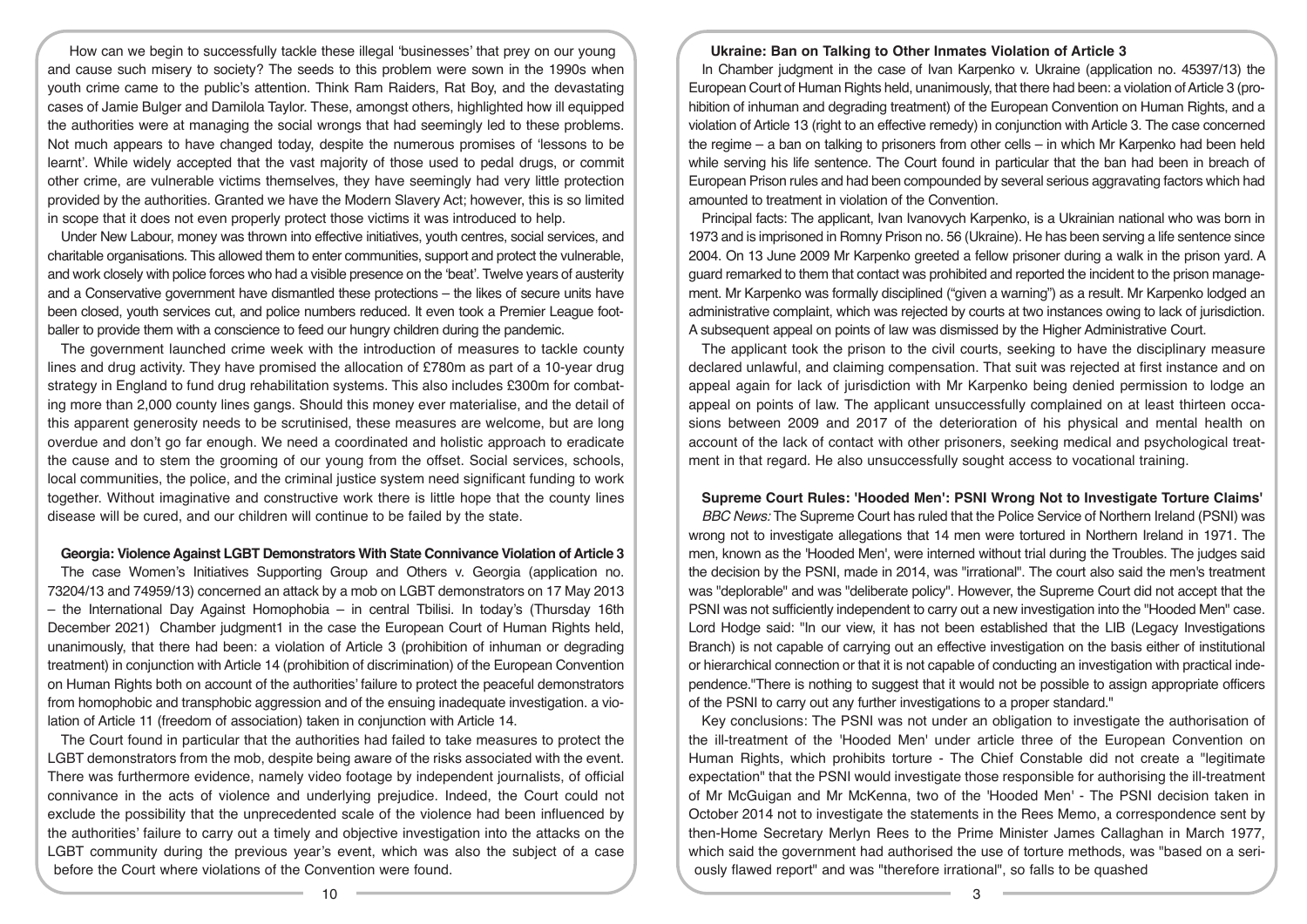One of the men, Francis McGuigan, said it had been a frustrating process to get to this point. "It's been rough - we're seven years in and out of court and we seem to win each time we go into court, but we seem to get no further forward," he said. I'm hoping now… it can go nowhere else, we've appealed to the highest court in the land and we won there as well. So I'm looking forward now to the investigation into it, the results of the investigation into it and hope that eventually the truth comes out that the British government sanctioned torture against its citizens." His solicitor Darragh Mackin described the decision as "a landmark victory". Mr Mackin added that the government's legacy proposals should not affect a police investigation into what happened to the men. "That legislation is not only about an amnesty, it goes much beyond that, it is about removing an individual's access to justice," he said. "Today is exactly why the British government are bringing about such proposals. Given that we're talking about the crime of torture, no proposal that the British government seeks to advance would any event stymie such an investigation." Deirdre Montgomery, whose late father Michael was one of the "Hooded Men", said she was "absolutely elated" for her family and for her "father's memory". She told BBC News NI's Evening Extra programme that she received therapy for what happened and her "children have been affected" by the legacy of the events.

The 'Hooded Men' have long called for a new, independent investigation into their treatment, saying there were subjected to "deep interrogation" by the Army during their detention. The men said they were forced to listen to constant loud static noise; deprived of sleep, food and water; forced to stand in a stress position and beaten if they fell. They also said they were hooded and thrown from helicopters a short distance off the ground, having been told they were hundreds of feet in the air. In 2014, an RTÉ documentary unearthed fresh evidence, but the PSNI decided there was not enough evidence to warrant an investigation. In 2019, Lord Chief Justice Sir Declan Morgan, Northern Ireland's most senior judge, said their treatment "would, if it occurred today, properly be characterised as torture". Another of the three judges at the Court of Appeal in Belfast dissented with that conclusion. The court was ruling on an appeal by police against a ruling that detectives should revisit the decision to end their inquiry.

In a statement, Assistant Chief Constable Jonathan Roberts said the PSNI acknowledged Wednesday's court judgment and welcomed "the clarity it brings to some complex legal issues. We recognise the difficult realities that victims, families, friends and broader society continue to deal with as a result of our troubled past," he said. We will now take time to study today's judgment around these complex legacy issues in detail and we will carefully consider its implications for future legacy investigations. If we are to build a safe, confident and peaceful society, then we must find a way of dealing with our past and we are committed to playing our part in that process."

The Supreme Court also looked at a second Troubles-era case - the 1972 shooting of Jean Smyth-Campbell. Ms Smyth-Campbell was 24 when she died after being shot as she sat in a car on the Glen Road in west Belfast in 1972. Her death was initially blamed by police on the IRA, but an undercover Army unit has since been linked to the shooting. In March 2019, the Court of Appeal in Belfast ruled that the PSNI would not be independent in carrying out a new investigation into the death.On Wednesday 15th December 2021, the Supreme Court found that the proposed investigation "would not have been effective in the particular circumstances of that case because the Chief Constable of the PSNI had failed to explain to her family and the public, and when faced with the judicial review challenge, the court, how he proposed to secure the practical independence of that investigation". In a statement following the ruling, Ms Smyth-Campbell's sister Margaret McQuillan, said: "Our family has today been vindicated by the ruling of the

Coroner Service, again evidencing the importance of legal aid for inquests and injustice of the current system. In response to the Justice Committee inquiry the Government announced this change.

The change is a huge step forward. It will make the process fairer for many bereaved people, who face teams of state lawyers at inquests that are defending the interests of organisations who may have caused or contributed to the death. Previously, while state bodies automatically access public funding for lawyers, families who were grieving had to complete long and intrusive forms. They had to declare all their assets and financial information, including any valuables which could be sold to cover costs. Families who were forced to pay sometimes had to contribute tens of thousands of pounds, with many having no choice but to ask the public to help through crowdfunding (see examples). From 12 January 2022 that means test will be removed, and families entitled to Exceptional Case Funding will no longer have to pay. This progress is a testament to the hard work of thousands of bereaved families who have spoken out about their experiences, as well as lawyers, supporters, and the staff of INQUEST past and present.

Now we must celebrate the implementation of this important change, which has been hard won through persistent campaigning. Tomorrow, the campaign continues. There is crucial work required to expand this change to cover the Legal Help process, which ensures families get essential early legal advice. The changes also fall short of satisfying recommendations made by countless reviews to ensure that bereaved families at all inquests where the state is represented or involved are publicly funded for their legal representation. Funding must also be made available for cases that would or may sit outside Exceptional Case Funding criteria but where the actions of state bodies require scrutiny, as INQUEST has proposed in amendments to the Judicial Review and Courts Bill. We will continue the legal aid for inquests campaign until there is automatic non-means tested publicly funded advice for bereaved people from the day of a death at all inquests involving the state and corporate bodies. Only then will bereaved people have the access to justice and greater equality of arms that is required.

# **County Lines: How the State is Failing our Young**

Julian Hayes, Law Gazette: 'County lines' is the name given to the criminal activities of gangs who transport drugs across the country while using generic mobile phone lines to allow dealers and customers to communicate their sale and distribution. This 'business' model, and whether we like it or not, it is a business, albeit illegal, relies upon a number of key features to allow them to operate with apparent alacrity. Recently, the police have targeted the communication lines to try and dismantle these activities, however this strategy has been somewhat ineffective. No sooner are lines closed and those connected arrested, new ones are opened or the 'seized' lines are reactivated with apparent ease. This cannot simply be put down to the technology alone. What has been overlooked is the comparative ease with which these gangs can lure, cajole or bully children and young persons to work for them and thus provide a continuous supply of 'labour' to 'run' drugs for them.

The grooming of children by the unscrupulous is by no means a new concept, you only have to read Dickens to see that. Governments have consistently failed to tackle this most fundamental of problems, gangs are still able to operate effectively, cynically preving on the most vulnerable – those in care, truanting, or excluded from school, and homeless. With the promise of cash, a 'family' and the home that may be lacking, protection from violence, and 'role models' that they may never have had, these vulnerable children fall into the grip of gang life. These 'businesses' inevitably lead to turf wars, and it is by no coincidence that we have witnessed a rise in violent crime leading to an epidemic of death and serious injury amongst young men.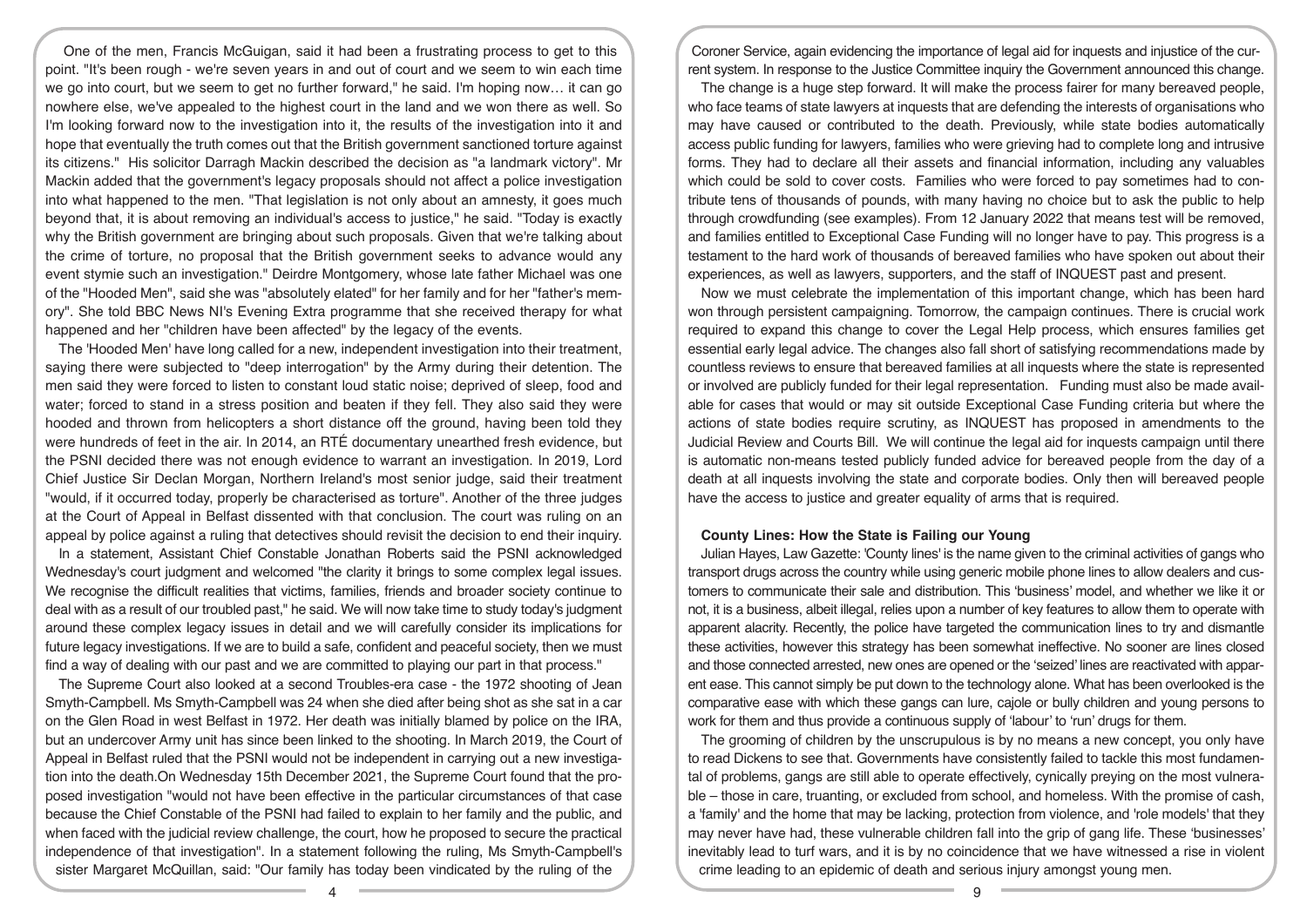period of time those who are still in prison on IPP, and that is extraordinarily different to get out of if we do not take urgent measures.' Blunkett again took responsibility for the 'disaster' of introducing IPPs without securing funding for their effective implementation (see here).

Lord Thomas was asked how judges would respond to an IPP resentencing exercise given the 'considerable backlog' facing the courts. 'I do not think you should be deterred by backlog,' he said. 'I do not think judicial manpower is the problem. Resources might be a problem. It seems to me that there is something wrong with the system.' 'We ought to accept that, as something has gone wrong, justice requires that we look at them; we take into account the protection of the public, but we also look at the injustice that has been done to them, particularly if, as I believe to be the problem with some of the cases I saw, their imprisonment has made them worse and less susceptible to release than had they been given a determinate sentence.'

Speaking later in the session, Professor Hardwick, former Parole Board chair, said that there was a range of options and that there was 'not one thing that works for everybody'. 'The IPP prisoners who have already served the maximum tariff – the maximum potential length of a sentence for that offence – are the most egregious cases, and there is a case for compassionate release for those prisoners. That would be a quick way of dealing with it.' Lord Blunkett paid tribute to the IPP families including UNGRIPP. 'The families suffer along with the individual who has been sentenced. The longer it goes on, the more distress to them. We owe them an obligation not just to provide the normal support you would expect to get for a family that is desperately trying to help someone in prison… but to offer whatever emotional support is required.' He said he has heard from 'literally hundreds' of families who have made clear their distress.

## **Means test Removed in Legal Aid for Inquests - Campaign Progress**

*INQUEST:* Exceptional case funding for inquests will no longer be means tested from 12 January 2022, the Government has announced. This positive move means bereaved people facing Article 2 inquests will no longer face an intrusive and protracted means test application process. It will make funding available to more families who previously faced paying huge costs towards legal representation. It is an acknowledgment by Government that the current funding of inquests is fundamentally unfair. This will help ensure more bereaved families have a voice and can meaningfully participate in the inquest process. It is also in the public interest, as inquests where families are represented can result in changes to policy and practice intended to prevent future deaths.

INQUEST has fought alongside bereaved people and lawyers on this issue since the organisation began 40 years ago. We have long called for automatic non means tested funding for legal representation of bereaved people following state related deaths. Since 1999 numerous official reports have supported this call. While there have been some steps forwards over these years, successive Governments have long denied access to justice to bereaved people. In 2019, the Ministry of Justice had the opportunity to implement change following a consultation and review of legal aid for inquests. Despite overwhelming evidence and widespread support, they denied bereaved people of the changes required. This was a betrayal of the families who took part in the review in good faith. With them INQUEST launched our Now or Never! Legal aid for inquests campaign. A range of organisations have signed up as supporters and over 97 thousand people signed our petition.

The decision to remove the means test is an important acknowledgement from the Government and Ministry of Justice of the fundamental unfairness of the current system for legal aid for inquests, which thousands of bereaved people have faced at huge financial and personal cost. This year, alongside bereaved families, INQUEST contributed to the Justice Committee inquiry on The

British Supreme Court. They have confirmed the Police Service of Northern Ireland failings in the case. The PSNI have already apologised for these failings. We believe, however, that the PSNI cannot be trusted, now or ever, in any legacy case, by any family."

In June 2019, the PSNI asked former Bedfordshire chief constable Jon Boutcher to investigate the killing. Referring to this case, the assistant chief constable said the PSNI welcomed the "clear legal ruling" that the PSNI did not have any legal obligations under article two of the European Convention on Human Rights to investigate the case. We will now carefully consider the judgments and their impact on the legacy caseload," Jonathan Roberts added.

*'Justice delayed'* First Minister Paul Givan said the case of the 'Hooded Men' and other Troubles incidents showed the need to "find a way forward that allows us to provide that truth, also that justice, and make sure we can move into the future". Whether it's this case or whether it's other cases that happened within Northern Ireland dealing with the past is something that needs to be resolved. It continues to have implications for the present and for future generations. Deputy First Minister Michelle O'Neill said she welcomed the ruling and "it was over to the PSNI to do their job". They should have investigated this. These men have been tortured, it's been confirmed internationally, everybody recognises that is the case." Grainne Teggart from Amnesty International described the 'Hooded Men' decision as a "victory for justice". She said police had "shamefully added to the trauma already inflicted and has delayed the truth, justice, and accountability to which these men are entitled".

## **Re-Traumatised by a System That Failed Them': Rape Survivors and Wrongful Convictions**

*Emily Bolton, Justice Gap:* The year is 1981. A woman is walking home through a park in Syracuse, New York whilst a freshman at university. She was grabbed from behind in a tunnel, thrown to the ground, kicked, beaten and choked before being brutally raped. She managed to get back to her university campus and report the crime but no suspect was found. For years afterwards Alice Sebold struggled to rebuild her life, suffering from Post-Traumatic Stress Disorder (PTSD) that included symptoms of hypervigilance, depression and recurring nightmares. She self-medicated with drugs and alcohol and – as way of trying to seize back control of her life – she wrote Lucky, a book about her experiences, which became a bestseller and turned Sebold into a well known writer. Fast forward 22 years to 2003. The location is Little Hulton, an area in Salford, north England. In the early hours of the morning, during a warm summer, a mother-of-two is walking home alone having had an argument with her boyfriend. In an attack as savage as that inflicted on Sebold, she was strangled, raped and left for dead by a stranger. The horrific nature of the attacks against these women and the lasting impact they have had are not the only similarities in these stories. In each case, an innocent man was convicted of the crime. Each spent around 17 years in prison and further years living with the restrictions and stigma that come with being a registered sex offender.

In Alice Sebold's case the man convicted of the crime was Anthony Broadwater. In the UK case it was Andrew Malkinson, a 37 year old working as a security guard, who was arrested after two officers put him forward as a suspect upon hearing the woman's description. Last month, Mr Broadwater had his conviction overturned by a New York Supreme Court Justice. Mr Malkinson is APPEAL's client and – armed with new DNA evidence proving that an unidentified male carried out the rape – is fighting to clear his name. His application is being considered by the Criminal Cases Review Commission for the third time. It was the police and the prosecution's approach to these cases that caused the wrongful convictions, not the vic-